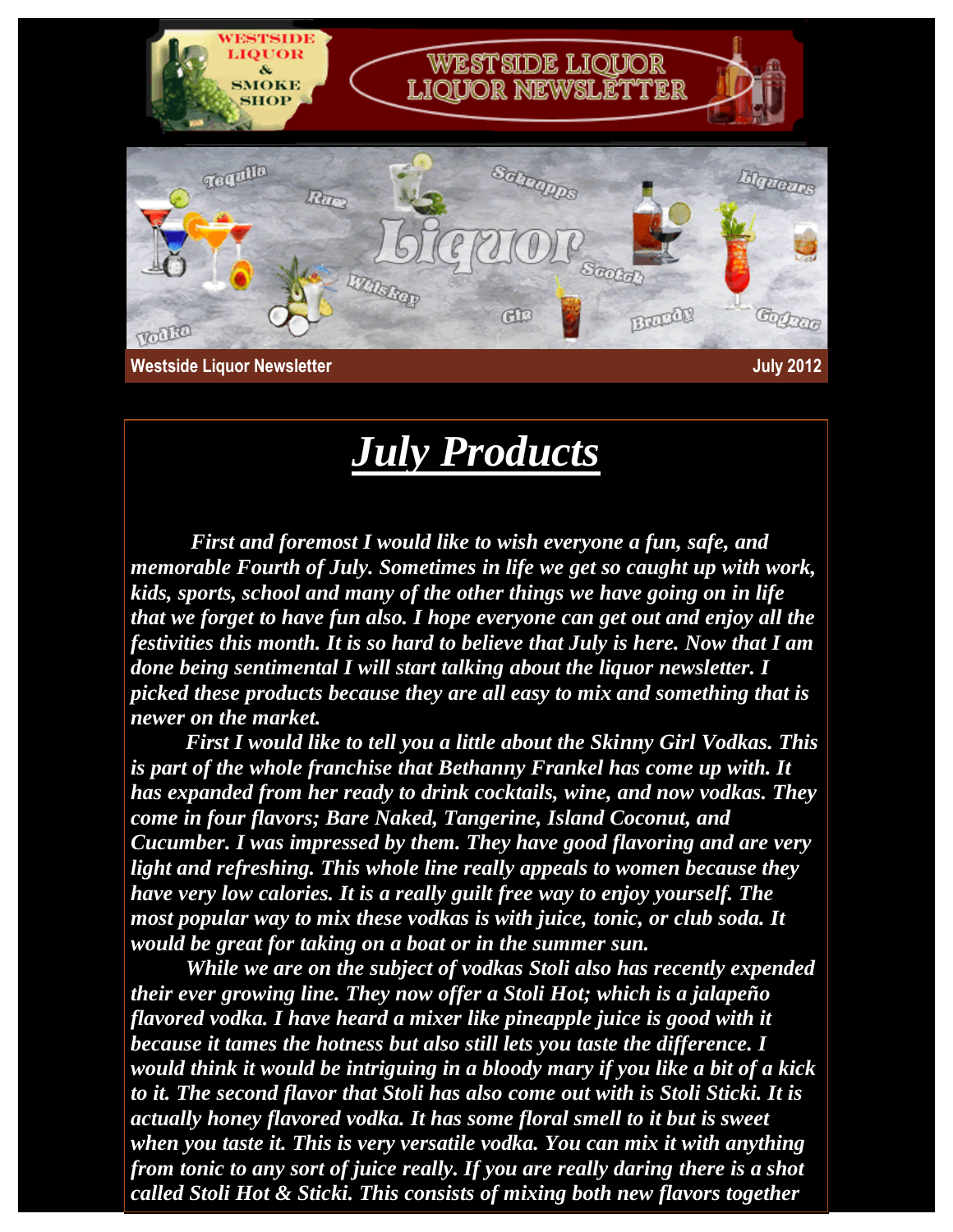*in a shot glass equally.* 

*When it comes down to convenience there is a new product that is called Twisted Shotz. They are pre made shots that come in different flavors. They are packaged with four shots. The shots have two different flavors so when you take the shot the flavors mix in your mouth. It is a very unique and fun product. The flavors are:* 

- *Porn star consists of raspberry vodka in one half of the shot cup and Blue Curacao in the second half.*
- *Miami Vice consists of premade pina coloda in half and premade strawberry daiquiri in half the cup.*
- *Whipped Orange is whipped cream vodka and also orange crème liqueur.*
- *Buttery Nipple is butterscotch schnapps and vanilla vodka.*
- *Strawberry Sundae is strawberry vodka and vanilla vodka mixed with cream.*
- *Sex on the Beach is a mixture of pear and banana liqueur and crème liqueur.*
- *B 52 consists of Orange Liqueur and Coffee Cream Liqueur*
- *Killer Bee consists of Genuine Kentucky Bourbon & Honey*
- *Rattlesnake consists of Tequila and Lime Liqueur*

*When we are talking about convenience there is one more product that seems to try to save some money and time. It is Phillips Gin-Ka. It is a mixture of gin and vodka. There are a number of drinks out there that require both ingredients and this really cuts down on costs if you're making them. You only need to buy one product instead of two. This product is also very easy to mix with. You can do pop, juice, pretty much anything you prefer it blends really well with.*

*I had to throw one bourbon in for all you bourbon lovers. John B Stetson Bourbon is made with Kentucky water and a blend of American corn, rye, barley and wheat. It is aged in charred American oak barrels and this created a little bit of a smoky taste but it compliments the sweetness of the corn perfectly. Try this bourbon on the rocks to really taste the difference. If that's not for you mix it just like your usual bourbon and compare.*

*Try some of these new selections next time you're looking for something different to try, or just getting together with some friends. I hope everyone has a wonderful July and stay safe! Thank you all so much.*

> **Westside Liquor 45 Waite Ave N, Waite Park, MN (320) 253-9511 Check out our website at**